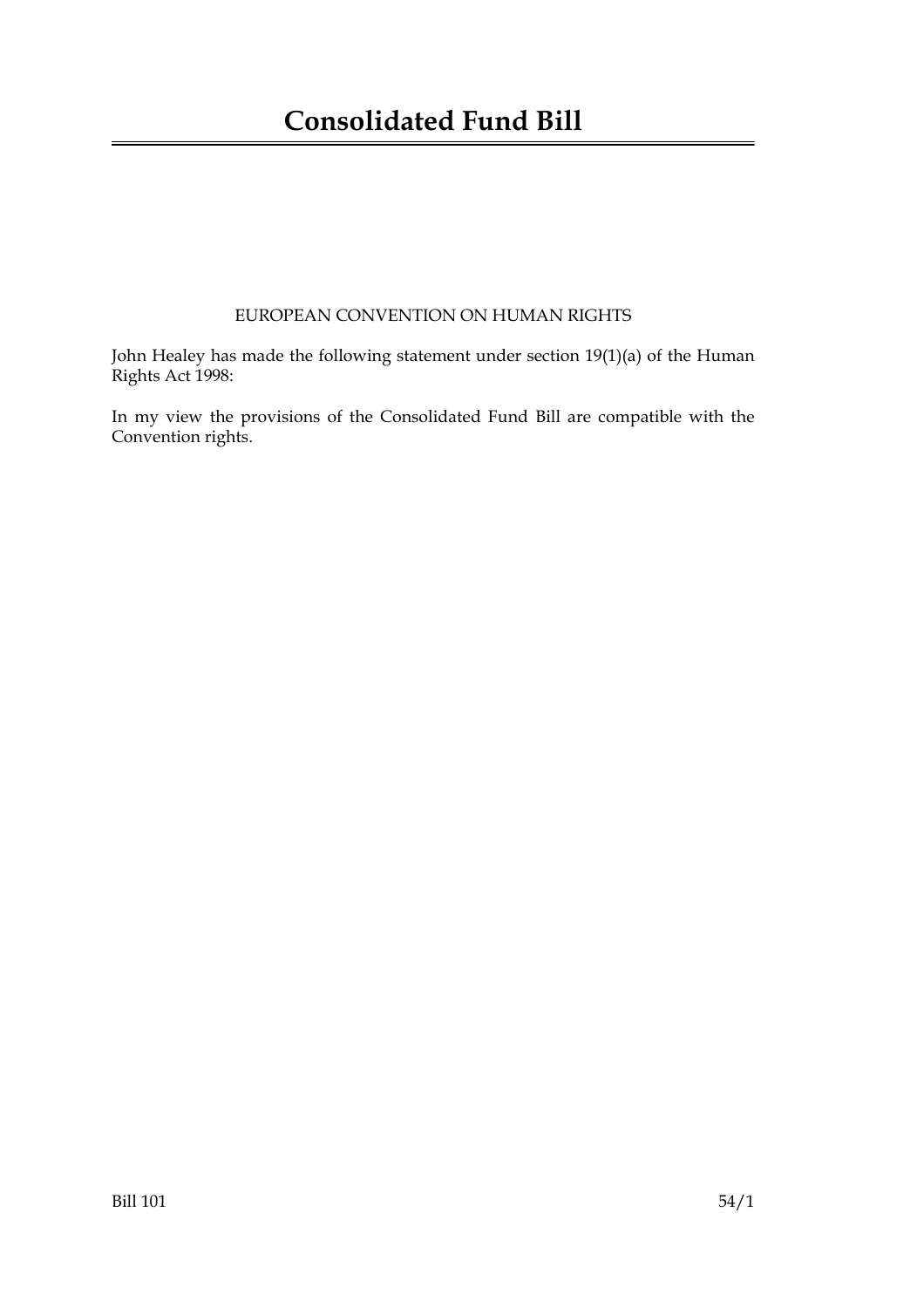# **Consolidated Fund Bill**

## **CONTENTS**

- 1 Use of resources for the year ending with 31st March 2006
- 2 Issue of the Consolidated Fund for the year ending with 31st March 2006
- 3 Use of resources for the year ending with 31st March 2007
- 4 Issue of the Consolidated Fund for the year ending with 31st March 2007
- 5 Short title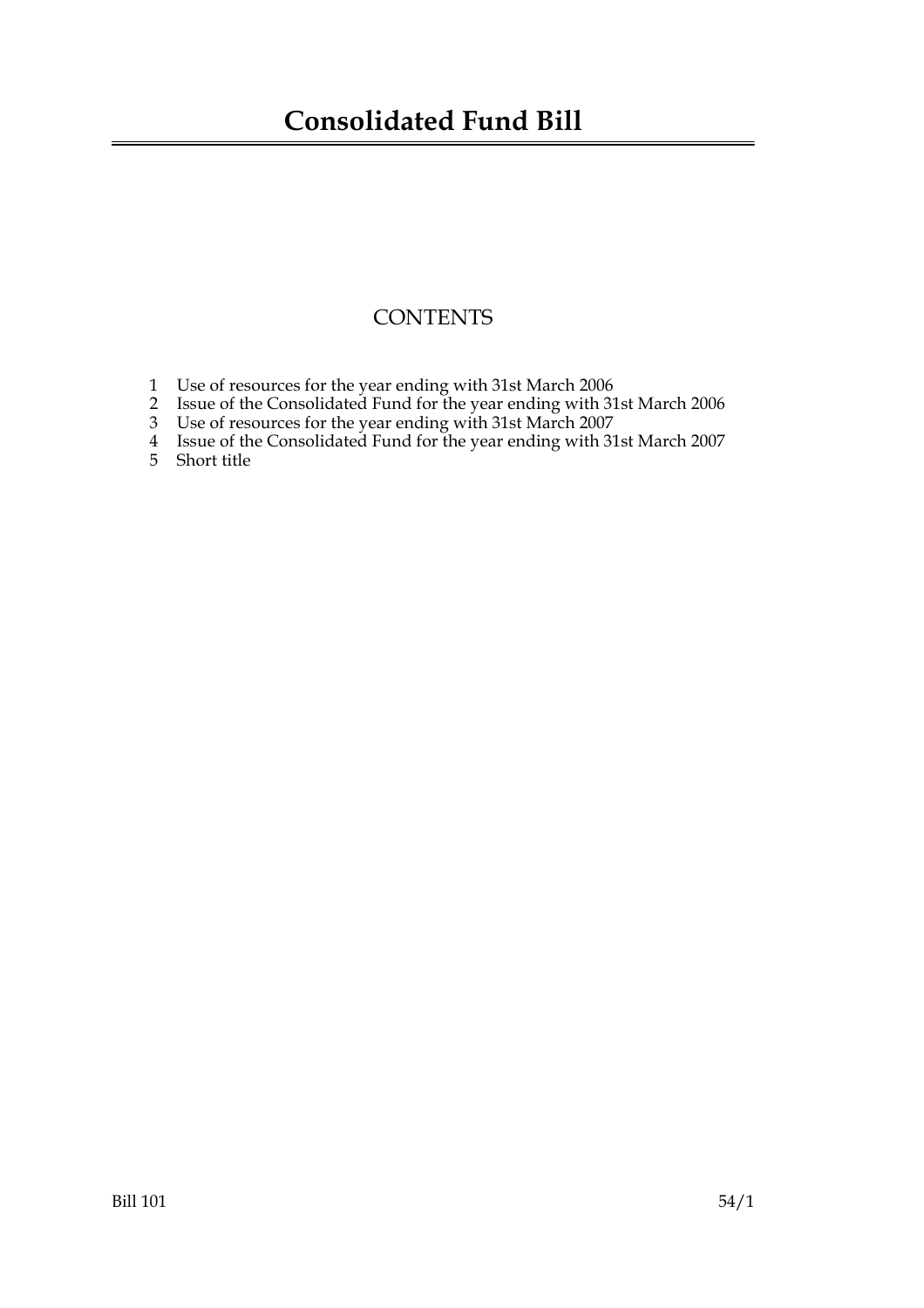# A **BILL**

#### TO

Authorise the use of resources for the service of the years ending with 31st March 2006 and 31st March 2007 and to apply certain sums out of the Consolidated Fund to the service of the years ending with 31st March 2006 and 31st March 2007.

**7** HEREAS the Commons of the United Kingdom in Parliament assembled have resolved to authorise the use of resources and the issue of sums out of the Consolidated Fund towards making good the supply which they have granted to Her Majesty in this Session of Parliament:— W

E IT THEREFORE ENACTED by the Queen's most Excellent Majesty, by and with the advice and consent of the Lords Spiritual and Temporal, and Commons, in this **P**E IT THEREFORE ENACTED by the Queen's most Excellent Majesty, by and w<br>advice and consent of the Lords Spiritual and Temporal, and Commons,<br>present Parliament assembled, and by the authority of the same, as follows: –

#### **1 Use of resources for the year ending with 31st March 2006**

The use of resources for the service of the year ending with 31st March 2006 is authorised to the amount of £3,183,848,000.

#### **2 Issue of the Consolidated Fund for the year ending with 31st March 2006**

The Treasury may issue out of the Consolidated Fund of the United Kingdom and apply to the service of the year ending with 31st March 2006 the sum of £4,677,710,000.

#### **3 Use of resources for the year ending with 31st March 2007**

The use of resources for the service of the year ending with 31st March 2007 is authorised to the amount of £171,791,003,000.

#### **4 Issue of the Consolidated Fund for the year ending with 31st March 2007**

The Treasury may issue out of the Consolidated Fund of the United Kingdom and apply to the service of the year ending with 31st March 2007 the sum of £161,256,893,000.

*10*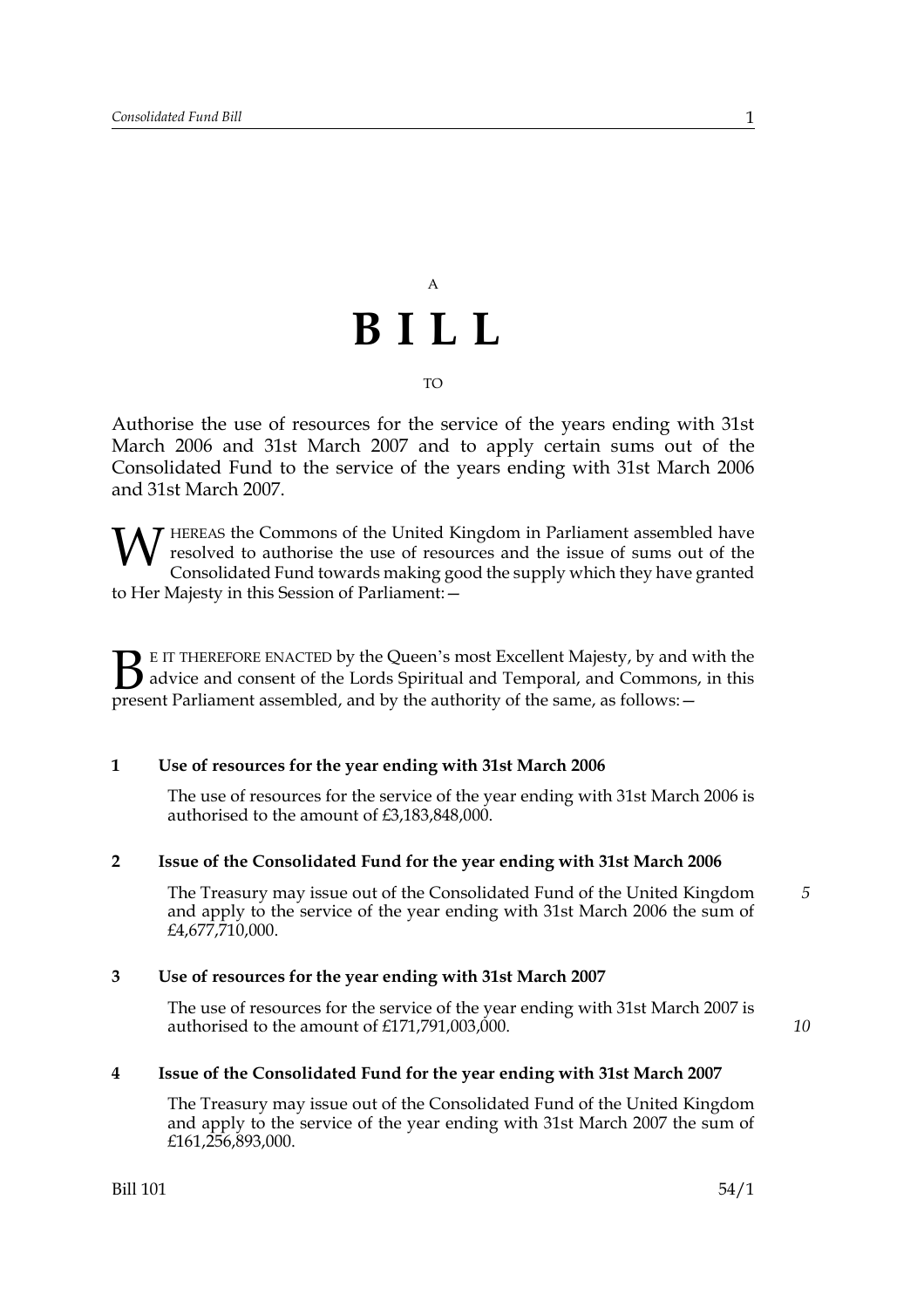## **5 Short title**

This Act may be cited as the Consolidated Fund Act 2005.